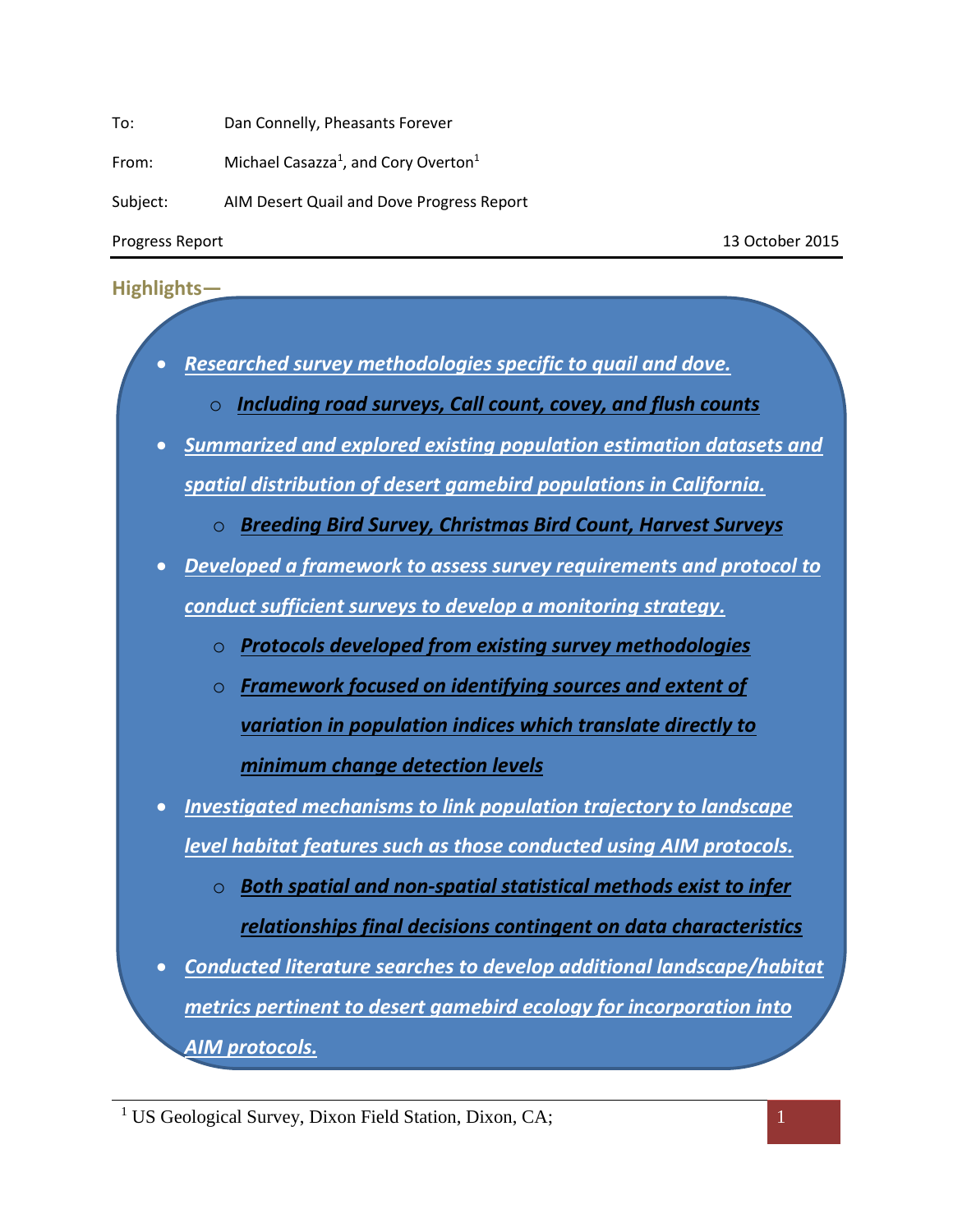## **Project Update -**

Timing of the initial contract and required planning and project development that was necessary prerequisite to field activities delayed fieldwork in 2015. In lieu of field activities this spring, we conducted literature searches and consolidated existing data sources that have been instrumental in developing protocols for fieldwork in 2016 and structuring the research questions. Of the two large scale annually completed bird surveys (Christmas Bird Count and Breeding Bird Survey), only the BBS has sufficient coverage throughout the desert region to provide inform our survey framework. It is unlikely that sufficient expansion using the Christmas Bird Count methodology will be possible to achieve sufficient understanding of quail population trends and relationships with landscape attributes (Figure 1). Therefore, our initial approach will be to focus on the Breeding Bird Survey as a large scale approach to index population abundance and determine change throughout the landscape. However, Harvest survey Information may

Specifically, we have used results from existing survey methodology such as the Breeding Bird Survey to explore the current state of knowledge of species distributions, relative abundances, and trends through time. In addition, this year's data consolidation has enabled us to compile existing habitat data that is specific to the ecology of desert gamebird species. Our survey protocol framework includes developing as estimates of population size that are sufficiently precise to allow statistical certainty in a given rate of population change over a specified region. The ultimate goal is to combine spatially explicit population and habitat data throughout the desert region of California, but prior to that we can develop appropriate sampling protocols and recommendations to expand survey coverage that will provide more robust population estimates and greater confidence in change detection (Figure 2). This preliminary work will also assist in developing preliminary hypotheses on ecological drivers of gamebird population change and recommendations for additional metrics to be included in landscape habitat condition tracking using the AIM protocols. An example, provided in Figure 3, shows a clear southeast to northwest decline in Gambel's quail abundance and relatively undersampled regions in the vicinity of Edwards AFB and Kelso Dunes.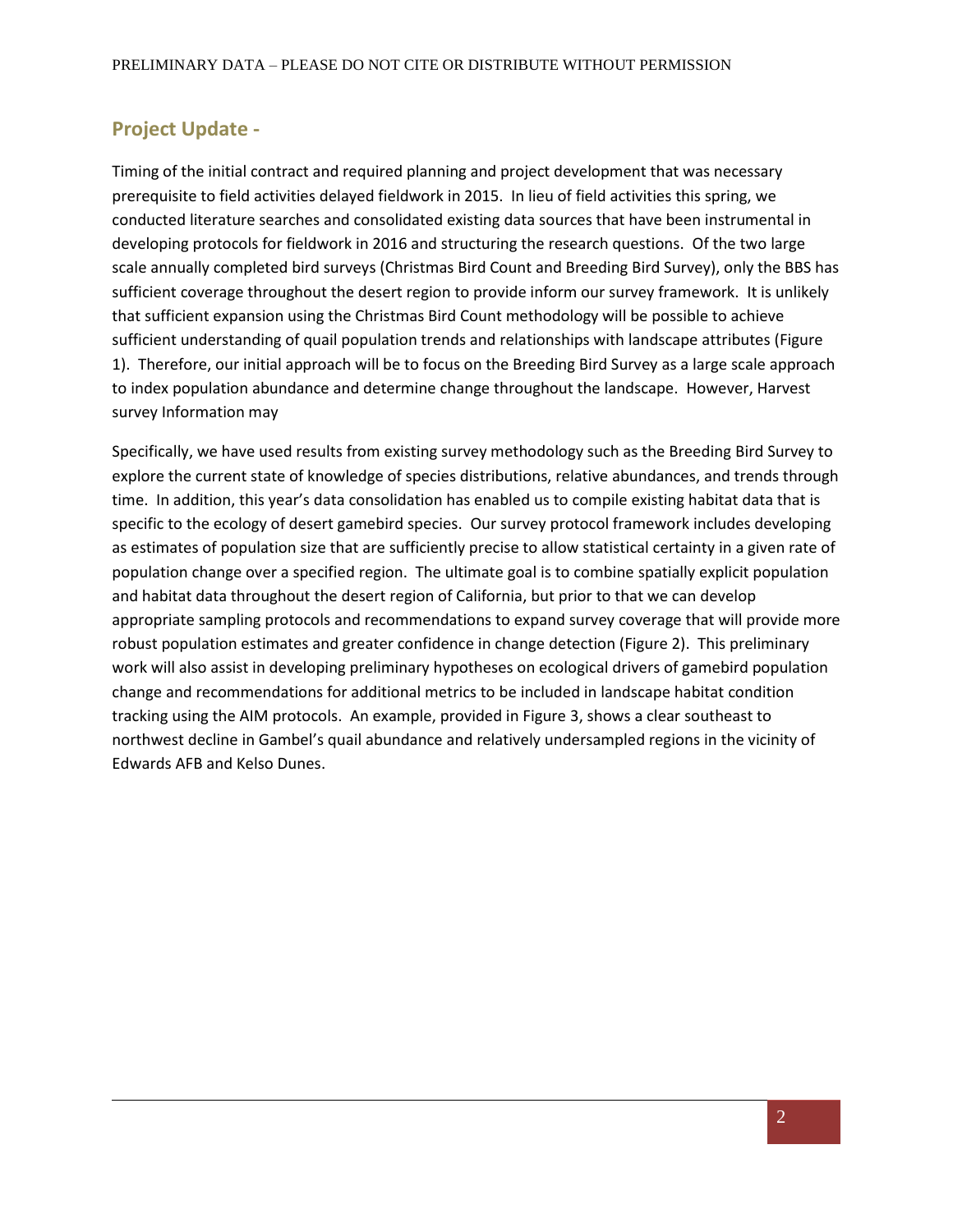**Figure 1. The distribution of Christmass Bird Count circles was deemed insufficient to provide estimates of desert gamebird population abundance and trends** 

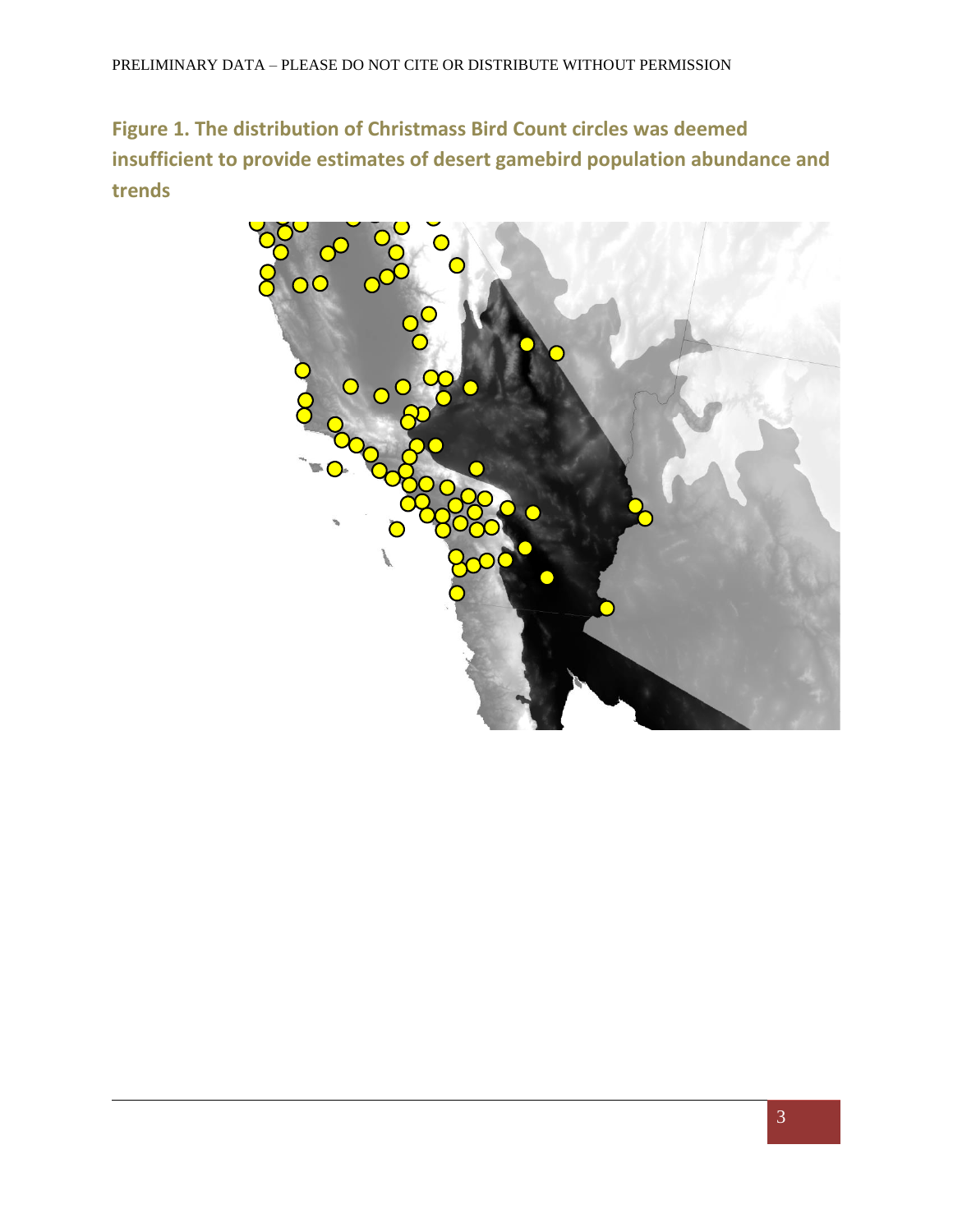**Figure 2. Breeding Bird Survey results for gambel's Quail in California show characteristically high variability and relatively stable trends. Comparisons with additional methods of population assessment, such as game take surveys may or may not corroborate these trends. High year-to-year, or spatial, variability in counts reduces the confidence in determining any population change, particularly for low rates of change. More counts, and additional survey areas, are needed to maintain confidence in findings.**

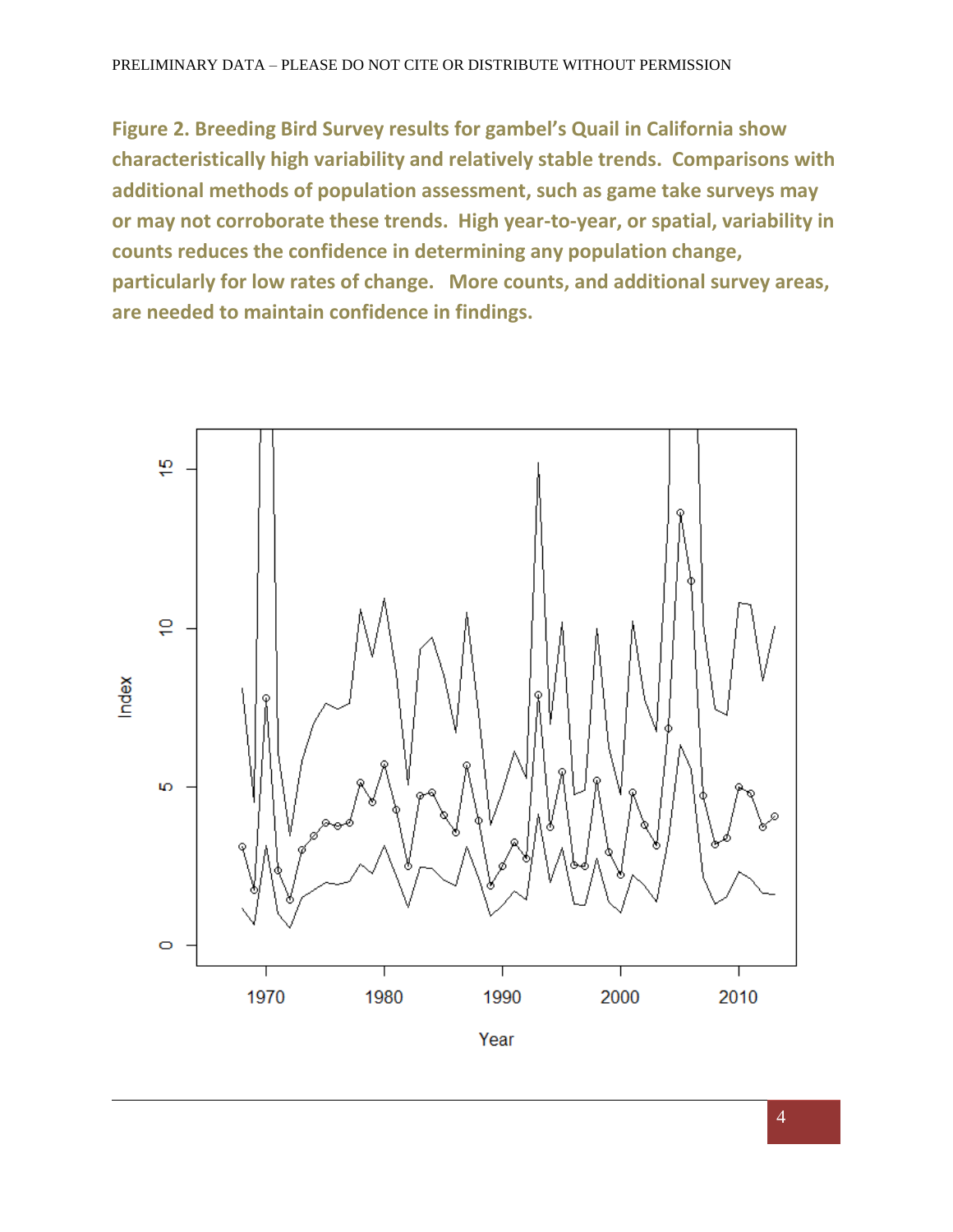**Figure 3. Gambel's Quail: Distribution and abundance indexed by Breeding Bird Survey Routes overlayed on elevation.**